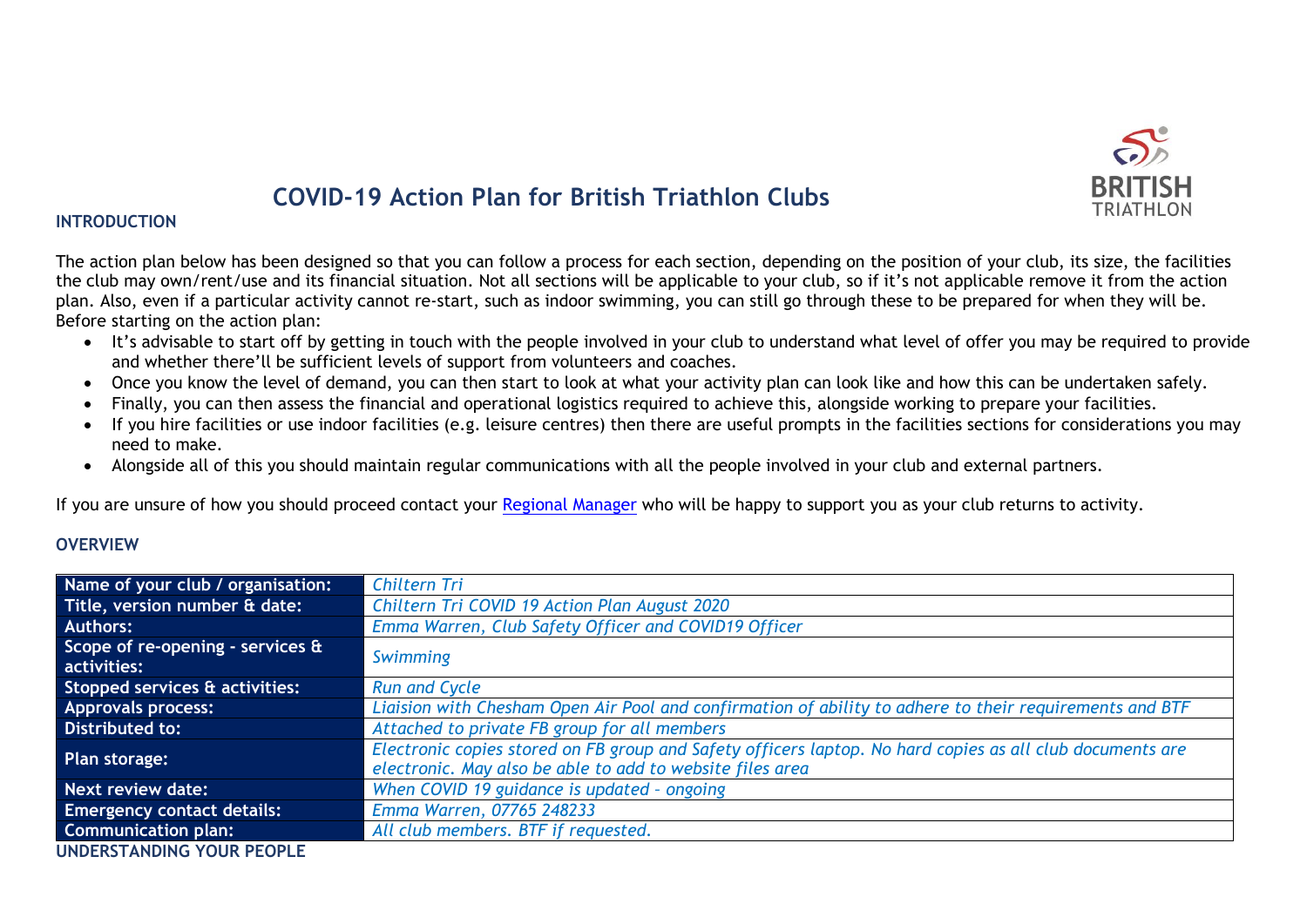| TASKS: COMMITTEE, VOLUNTEERS AND COACHES                                                                                                                                                                                                                                                                                                                                                                                                                                                                                                                                                                       | N/A  | <b>ACTION REQUIRED</b>                                                                                                                                                                                                                                                                                                     | <b>BY</b><br>WHO?             | <b>BY</b><br><b>WHEN?</b> | <b>PROGRESS</b> |
|----------------------------------------------------------------------------------------------------------------------------------------------------------------------------------------------------------------------------------------------------------------------------------------------------------------------------------------------------------------------------------------------------------------------------------------------------------------------------------------------------------------------------------------------------------------------------------------------------------------|------|----------------------------------------------------------------------------------------------------------------------------------------------------------------------------------------------------------------------------------------------------------------------------------------------------------------------------|-------------------------------|---------------------------|-----------------|
| Appoint a Club COVID-19 Officer to act at the club lead for all COVID-19<br>matters relating to all club matters.<br>A template for this role can be found here.                                                                                                                                                                                                                                                                                                                                                                                                                                               |      | Complete - Club Safety<br>Officer appointed                                                                                                                                                                                                                                                                                | Cttee                         | Aug<br>2020               | Complete        |
| Identify all the coaches/volunteers and any delivery partners that are required<br>to support your return to activity and how this may change as more<br>people/activities are able to return.<br>Think about the essential personnel that are needed to operate<br>$\overline{\phantom{a}}$<br>sessions, for example a First Aid-trained individual, an individual with<br>safeguarding training, qualified coaches etc.<br>Consider any changes to your usual roles and responsibilities needed to<br>manage the changes you have made and the additional social<br>distancing and hygiene responsibilities. | Done | Club coaches and committe<br>members providing support<br>as required. First aid<br>provided by pool staff in<br>with<br>accordance<br>their<br>NOP/EAP                                                                                                                                                                    | Cttee/<br><b>OAP</b><br>Staff | Aug<br>2020               | Complete        |
| Engage with your volunteers and coaches to understand their feelings on<br>returning -<br>Their desire to return to the club and in what capacity?<br>Do they have or have they had symptoms of COVID-19?<br>What concerns do they have with returning to the club and how could<br>they feel supported?<br>Have they had any contact with parents / members / other volunteers<br>and whether they have anything to share?<br>Is there anything that the club can do to support with their overall<br>mental wellbeing during this time?                                                                      | Done | Cttee<br>held.<br>meeting<br>Discussion had re anxieties<br>etc. Decision to delay from<br>July to Aug to allow time to<br>settle and allow OAP to<br>settle with requirements.<br>Any concerns<br>to<br>be<br>discussed<br>time<br>as<br>progresses. Option to go to<br>non coached session as per<br><b>BTF</b> guidance | Ctteee                        | Aug<br>2020               | Complete        |
| Explore and plan for the formal/informal training or development needs of<br>your volunteers/coaches to support good levels of:<br>Health and safety<br>Hygiene awareness<br>Social distancing<br>$\overline{\phantom{a}}$<br>Sport specific adaptations<br>Safe use and storage of equipment<br>General development                                                                                                                                                                                                                                                                                           |      | All coaches are able to<br>access webinars as given by<br>BTF.<br>All are accustomed to<br>requirements of hygiene re<br>COVID - hand washing, etc.<br>All<br>equipment to<br>be<br>swimmers own.<br>If cones used on poolside,<br>coach will bring own<br>equipment                                                       | Cttee                         | Aug<br>2020               | Complete        |
| Check whether any coaches or volunteer's qualifications (coaching, first aid,<br>safeguarding) or <b>DBS</b> have expired or are due to expire across the next six<br>months. Create a simple plan to:<br>Track whose qualifications/training needs updating, by when and what<br>needs to be done.                                                                                                                                                                                                                                                                                                            |      | All good.                                                                                                                                                                                                                                                                                                                  | Cttee                         | Aug<br>2020               | Complete        |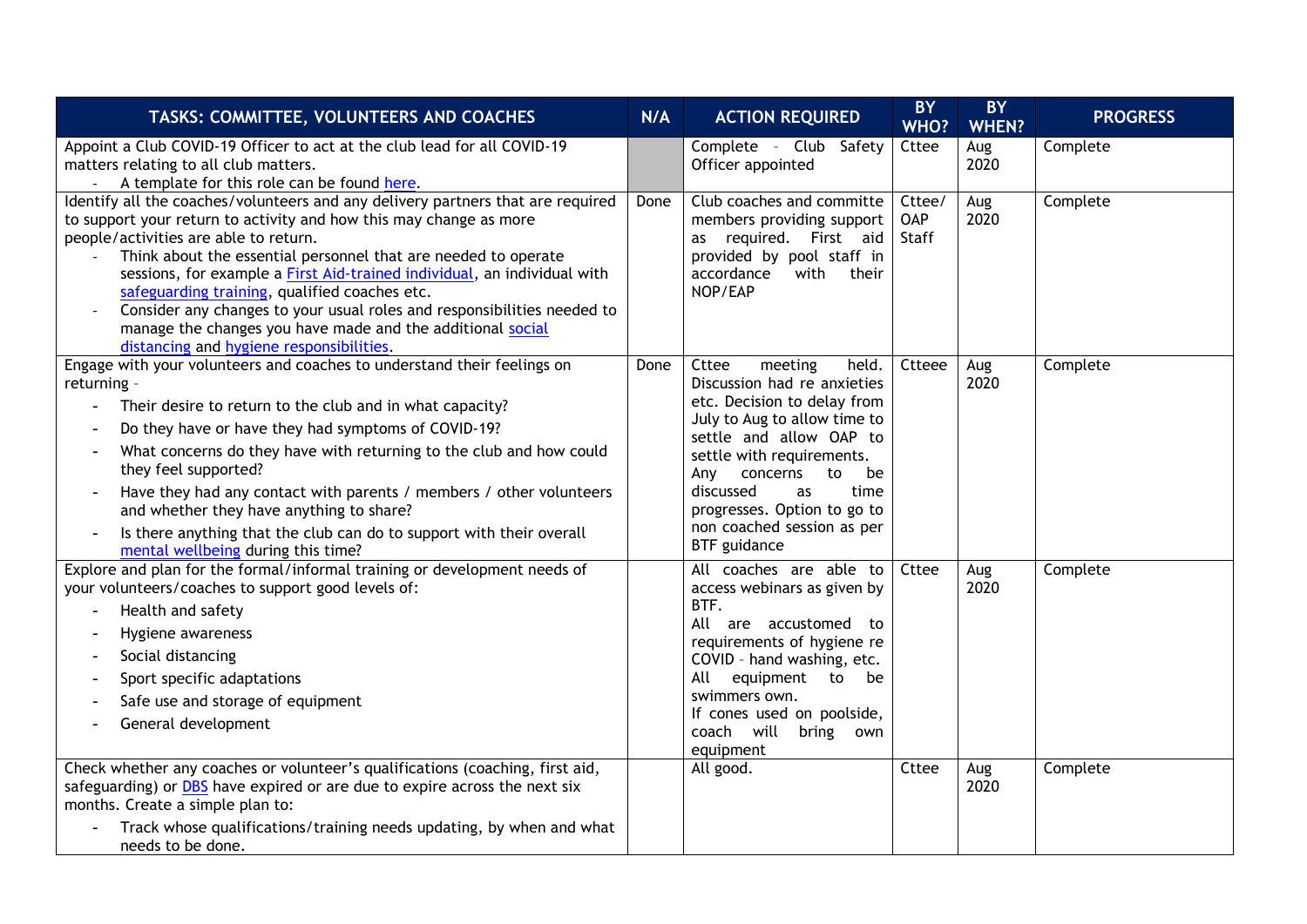| Who needs to be contacted for any clarification?<br>$\overline{\phantom{a}}$                                                                                                                                                                                                       |                                                                                                                                                                                                                                                                                                                            |       |             |          |
|------------------------------------------------------------------------------------------------------------------------------------------------------------------------------------------------------------------------------------------------------------------------------------|----------------------------------------------------------------------------------------------------------------------------------------------------------------------------------------------------------------------------------------------------------------------------------------------------------------------------|-------|-------------|----------|
| Who is responsible for overseeing this?<br>Explore whether new roles may need to be temporarily created to support the<br>return to activity. This may be needed to support additional cleaning, support<br>to coaches, additional marshals at events or communication to members. | Cttee discussed. All ok but<br>individuals free to raise<br>concerns via FB group or<br>email if required                                                                                                                                                                                                                  | Cttee | Aug<br>2020 | Complete |
| Share relevant hints and tips with your volunteers and any staff to support their<br>mental health and wellbeing where possible.                                                                                                                                                   | All guided to BTF website<br>for updates                                                                                                                                                                                                                                                                                   | Cttee | Aug<br>2020 | Complete |
| Update your Codes of Conduct, get these approved by the committee (which<br>may require an EGM/AGM) and signed by your volunteers / coaches /<br>committee.                                                                                                                        |                                                                                                                                                                                                                                                                                                                            |       |             |          |
| Plan and deliver a volunteer/staff/coaches/committee re-induction (virtually or<br>at the club/organisation) before activities take place.                                                                                                                                         | will<br>discuss<br>Cttee<br>requirements.<br>COVID/Safety officer will<br>provide risk assessment for<br>use on website / bookings                                                                                                                                                                                         | Cttee | Aug<br>2020 | Complete |
| Arrange to have more volunteers available when bringing groups back to the<br>club, so there are more personnel available to support the movement of<br>people arriving, transitioning around and leaving the club.                                                                | Coaches will manage the<br>session. Cttee members<br>may well be participating in<br>the session and will support<br>as required. Clear guidance<br>provided to members that<br>adherence<br>to<br><b>BTF</b><br>$-$ is<br>mandatory, If they are not<br>happy to comply then they<br>do not have to attend the<br>session | Cttee | Aug<br>2020 | Complete |
| Create a risk register and use it to record and resolve any issues your<br>committee/volunteers/coaches encounter.                                                                                                                                                                 |                                                                                                                                                                                                                                                                                                                            |       |             |          |

| <b>TASKS: MEMBERS AND PARTICIPANTS</b>                                                                                                                                                                                                                                                                                                                           | N/A | <b>ACTION REQUIRED</b>                                                                                                                                                               | <b>BY</b><br><b>WHO?</b> | <b>BY</b><br><b>WHEN?</b> | <b>PROGRESS</b> |
|------------------------------------------------------------------------------------------------------------------------------------------------------------------------------------------------------------------------------------------------------------------------------------------------------------------------------------------------------------------|-----|--------------------------------------------------------------------------------------------------------------------------------------------------------------------------------------|--------------------------|---------------------------|-----------------|
| For any activity that you plan to run, check the current British Triathlon COVID-<br>19 guidelines for the most up to date playing guidance.                                                                                                                                                                                                                     |     | Checked                                                                                                                                                                              | <b>COVID</b><br>officer  | Aug<br>2020               | Complete        |
| Consult with your participants / members / parents and carers (if applicable)<br>to understand:<br>Whether they are in a high-risk group or shielded?<br>$\overline{\phantom{a}}$<br>Whether they intend to return to activities immediately or later?<br>$\overline{\phantom{a}}$<br>What they are most looking forward to about coming back?<br>$\blacksquare$ |     | All members are invited to   All<br>rejoin club activities. Many<br>have been participating at<br>open water locations.<br>Members only<br>need to<br>attend<br>feel<br>thev<br>when |                          | Aug<br>2020               | Ongoing         |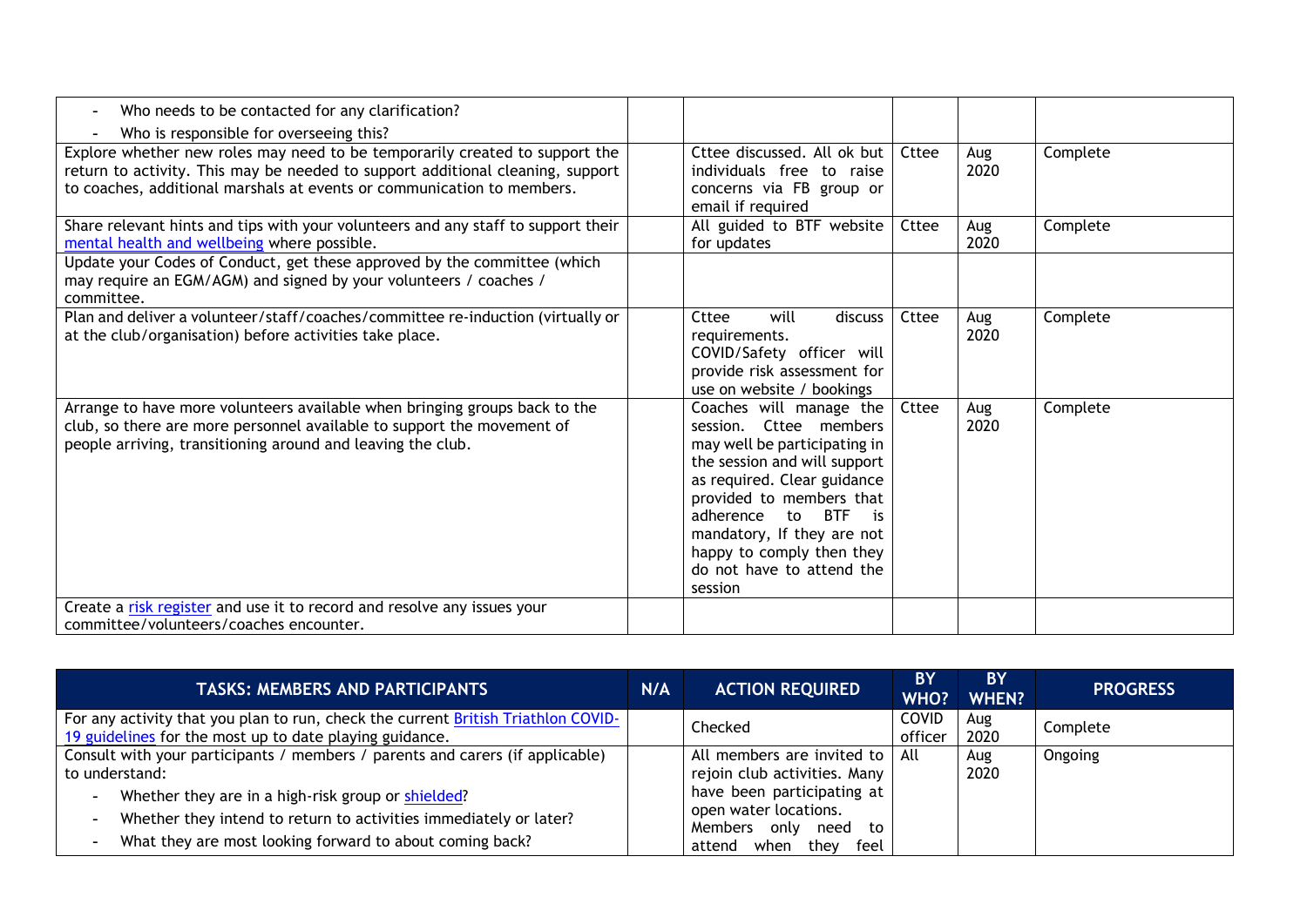| Any concerns they have about returning?<br>What would help to support and encourage their return?<br>$\overline{\phantom{a}}$<br>If they are unable to return yet, do they need help being active from<br>home and staying connected socially?<br>Whether they would be willing to take on any volunteering roles to<br>support the club? | ready to. No payment will<br>be taken if they do not wish<br>to attend.<br>Regular updates will be<br>given via the FB group and<br>email |
|-------------------------------------------------------------------------------------------------------------------------------------------------------------------------------------------------------------------------------------------------------------------------------------------------------------------------------------------|-------------------------------------------------------------------------------------------------------------------------------------------|
|-------------------------------------------------------------------------------------------------------------------------------------------------------------------------------------------------------------------------------------------------------------------------------------------------------------------------------------------|-------------------------------------------------------------------------------------------------------------------------------------------|

## **CREATING YOUR ACTIVITY OFFER**

| <b>TASK</b>                                                                                                                                                                                                                                                                                 | N/A | <b>ACTION REQUIRED</b>                                                                                                                                                                                      | <b>BY</b><br>WHO? | <b>BY</b><br><b>WHEN?</b> | <b>PROGRESS</b> |
|---------------------------------------------------------------------------------------------------------------------------------------------------------------------------------------------------------------------------------------------------------------------------------------------|-----|-------------------------------------------------------------------------------------------------------------------------------------------------------------------------------------------------------------|-------------------|---------------------------|-----------------|
| Develop an inclusive plan for phasing the return of your club members which<br>sets out your approach for different age groups / abilities / groups. The<br>following tasks will help you to do this.                                                                                       |     | plans will<br>be<br>Session<br>organised by the coaches. It<br>is recognised that sessions<br>will need to be eased back<br>into as many haven't done<br>structured training since<br>the start of lockdown | Coach<br>es       | Aug<br>2020               | ongoing         |
| Consider whether timings and formats of sessions or activities need to change<br>and consult your members on any plans.<br>Appendix A is a template for how you can map out your offer across<br>different groups                                                                           |     | Timings governed by OAP                                                                                                                                                                                     | Cttee             | Aug<br>2020               | done            |
| Consider the maximum number of participants that can take part at any one<br>time based on the space available, volunteer/coach/staff availability and<br>amount of equipment. Advice is available in the <b>British Triathlon COVID-19</b><br>guidelines.                                  |     | BTF guidance adhered to<br>along with Swim England<br>and PHE guidance for OAP                                                                                                                              | Cttee             | Aug<br>2020               | ongoing         |
| Consider how to best design your activities and the use of equipment to ensure<br>that social distancing and hygiene measures can be adhered to. Make sure that<br>guidance is put in place and shared with members/participants and spectators.                                            |     | will<br>Pool<br>layout<br>be<br>maximised. Coach location<br>will change from end of<br>pool to the side to improve<br>communication                                                                        | Coach<br>es       | Aug<br>2020               | ongoing         |
| Create a booking / registration system so that you are aware of how many<br>members/participants are expected. Where necessary you may need to limit<br>numbers / split groups. Consider using If you do not have an online system<br>British Triathlon club affiliation benefit ClubSpark. |     | organise<br>Vice chair to<br>booking system to be set up<br>on club website                                                                                                                                 | Cttee             | Aug<br>2020               | ongoing         |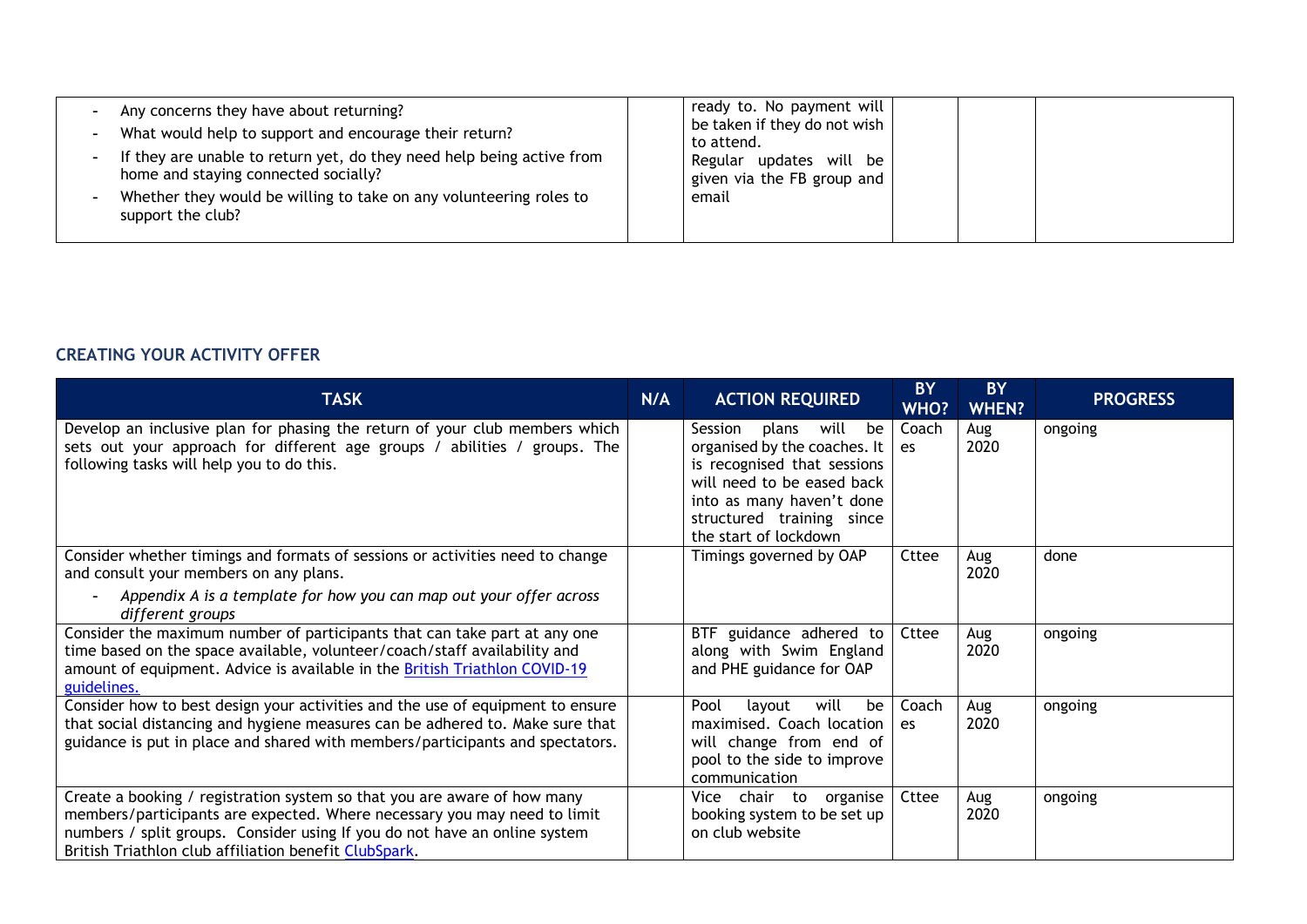| This must be maintained for at least 21 days in case of a need to Track<br>and Trace.                                                                                                                                                                                                                                                                                                                                                                         |       |                                                |     |      |             |             |         |
|---------------------------------------------------------------------------------------------------------------------------------------------------------------------------------------------------------------------------------------------------------------------------------------------------------------------------------------------------------------------------------------------------------------------------------------------------------------|-------|------------------------------------------------|-----|------|-------------|-------------|---------|
| Plan for re-inductions (virtually or at the club) before activities take place.                                                                                                                                                                                                                                                                                                                                                                               |       | These will be organised<br>using Zoom platform |     |      | Cttee       | Aug<br>2020 | ongoing |
| If your club owns or is permitted exclusive access to privately owned open<br>water the club is deemed to be acting and operating as an open water venue<br>and as such should follow our guidance here. They must also follow all social<br>distancing restrictions that are in currently in place. They are also strongly<br>advised to undertake our open water venue accreditation scheme; SH2OUT.<br>More information on this process can be found here. | n/a   |                                                |     |      |             |             |         |
| When all plans and club logistics are complete, publish training plans for all<br>members and include options for training virtually, solo or at the club to<br>ensure everyone remains included                                                                                                                                                                                                                                                              | Club. | sessions<br>uploaded to FB group               | can | be l | Coach<br>es | Ongoing     | ongoing |

### **PROTECTING YOUR PEOPLE**

| <b>TASK</b>                                                                                                                                                                                                                                                                                                         | N/A | <b>ACTION REQUIRED</b>                              | <b>BY</b><br>WHO?          | <b>BY</b><br><b>WHEN?</b> | <b>PROGRESS</b> |
|---------------------------------------------------------------------------------------------------------------------------------------------------------------------------------------------------------------------------------------------------------------------------------------------------------------------|-----|-----------------------------------------------------|----------------------------|---------------------------|-----------------|
| Consider any safeguarding risks and issues associated with new ways of working<br>(i.e. online activities, changes in coaching ratios, 1 to 1 training etc) and<br>follow British Triathlon guidelines. If you are unsure on any safeguarding issue<br>contact British Triathlon.                                   |     | None currently                                      | Cttee                      | Ongoing                   | ongoing         |
| Review and update your health and safety policies and procedures, linking<br>them to the latest advice from the Government, Health and Safety Executive,<br>Public Health England, manufactures and other relevant bodies and<br>regulations. Make sure these changes are communicated to all your club<br>members. |     | Risk assessment written to<br>manage covid 19 risk  | Covid<br>safety<br>officer | Aug<br>2020               | ongoing         |
| Establish procedures to determine the course of action should anybody at your<br>club/organisation become ill during the pandemic. For the latest guidance on<br>what to do if someone has symptoms, visit the NHS website.                                                                                         |     | <b>PHE</b><br>adhere<br>All<br>to<br>to<br>guidance | All                        | Ongoing                   | ongoing         |
| Ensure that social distancing protocols are in place and are clearly<br>communicated to all members/participants, volunteers and any guests prior to<br>attending the venue.                                                                                                                                        |     | Information provided to all<br>via OAP venue        | <b>OAP</b>                 | Ongoing                   | ongoing         |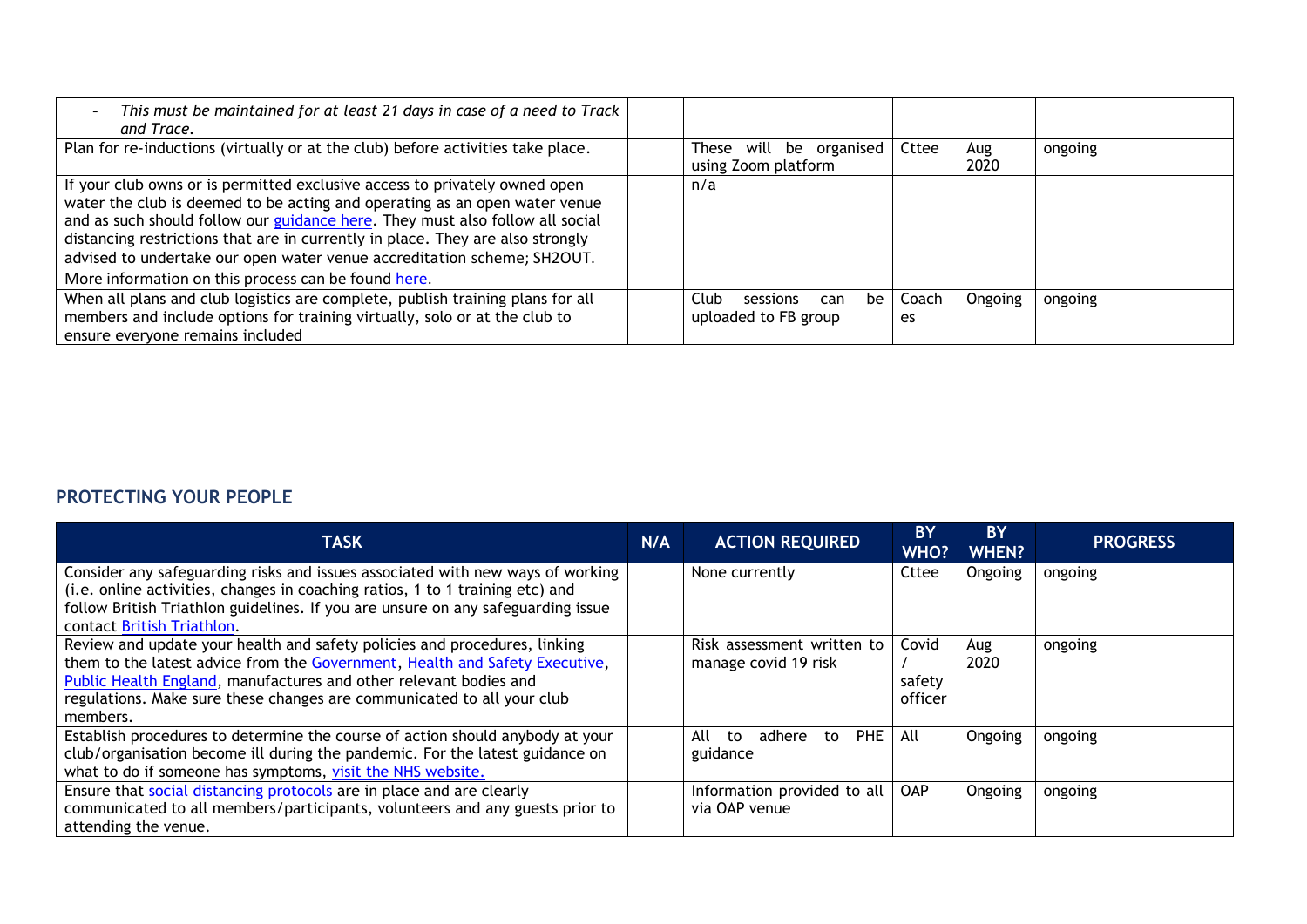| Develop, agree and communicate enhanced cleaning practices and hygiene             | All<br>adhere<br>to<br>to       | All | Aug  | ongoing |
|------------------------------------------------------------------------------------|---------------------------------|-----|------|---------|
| practices for your club. Cleaning should be regularly scheduled for any public     | requirements of OAP. Any        |     | 2020 |         |
| spaces, touch points (e.g. door handles or gates), workspaces and equipment.       | members not wishing to          |     |      |         |
|                                                                                    | adhere to this will be          |     |      |         |
| For guidance on cleaning and PPE please visit the government website here.         | advised not to return at this   |     |      |         |
|                                                                                    | time                            |     |      |         |
| Consider the need/requirement for additional training for cleaners and arrange     | n/a                             |     |      |         |
| this where necessary.                                                              |                                 |     |      |         |
| Update hygiene and infection control processes and communicate these to all        | na                              |     |      |         |
| club members.                                                                      |                                 |     |      |         |
| Arrange for any equipment that is used to be thoroughly cleaned and introduce      | Club<br>providing<br>not<br>any | All | Aug  | ongoing |
| measures to ensure it is cleaned between sessions or during sessions if shared     | equipment. Individuals can      |     | 2020 |         |
| between participants,                                                              | bring own equipment and         |     |      |         |
|                                                                                    | must keep it away from          |     |      |         |
|                                                                                    | others.                         |     |      |         |
| If possible make relevant personal protective equipment (PPE) and hygiene and      | bring masks,<br>Coaches<br>to   | All | Aug  | ongoing |
| cleaning products available and provide instructions for their use. If this is not | gloves and sanitiser<br>if      |     | 2020 |         |
| possible then ensure all members taking part in a session use their own PPE        | required. Participants to       |     |      |         |
| and bring their own products for hygiene and cleaning.                             | provide own PPE if required     |     |      |         |
| Develop an inventory for all cleaning products, PPE and hand sanitiser. Appoint    | n/a                             |     |      |         |
| a dedicated person to be responsible for making sure stock is in place and         |                                 |     |      |         |
| ordering more as needed.                                                           |                                 |     |      |         |
| Provide hand sanitiser, which is readily available for all members/participants,   | n/a. OAP will provide.          |     |      |         |
| volunteers and guests.                                                             |                                 |     |      |         |

### **GETTING READY TO USE A FACILITY – OWNED OR** *HIRED FACILITIES*

| <b>TASK</b>                                                                                                                                                                                                                                                                                                                                                        | N/A | <b>ACTION REQUIRED</b>                                                                                                                     | <b>BY</b><br><b>WHO?</b>    | <b>BY</b><br><b>WHEN?</b> | <b>PROGRESS</b> |
|--------------------------------------------------------------------------------------------------------------------------------------------------------------------------------------------------------------------------------------------------------------------------------------------------------------------------------------------------------------------|-----|--------------------------------------------------------------------------------------------------------------------------------------------|-----------------------------|---------------------------|-----------------|
| Arrange for appropriate signage and other markings to be displayed around your<br>site to direct members/participants, volunteers and guests to maintain social<br>distancing measures.                                                                                                                                                                            |     | All members to adhere to<br>OAP signage                                                                                                    |                             |                           |                 |
| Perform a risk assessment, making sure to schedule any repairs and remedial<br>work identified. Use the following points to help:<br>Carry out a facility risk assessment: identify the issues and associated<br>$\overline{\phantom{a}}$<br>actions to mitigate them (incorporating the Club's operating and<br>maintenance manuals) and the items set out below. |     | Risk assessment undertaken<br>by covid / safety officer.<br>have provided all<br>OAP .<br>documents incl. NOP, EAP<br>and risk assessment. | Covid/<br>safety<br>officer | Aug<br>2020               | Complete        |
| Record and communicate key issues/changes: Advise<br>$\overline{\phantom{a}}$<br>members/participants, staff, coaches and volunteers of their<br>responsibilities. This could include temporary changes to reception or<br>key-holder procedures, changes to regular cleaning and hygiene                                                                          |     |                                                                                                                                            |                             |                           |                 |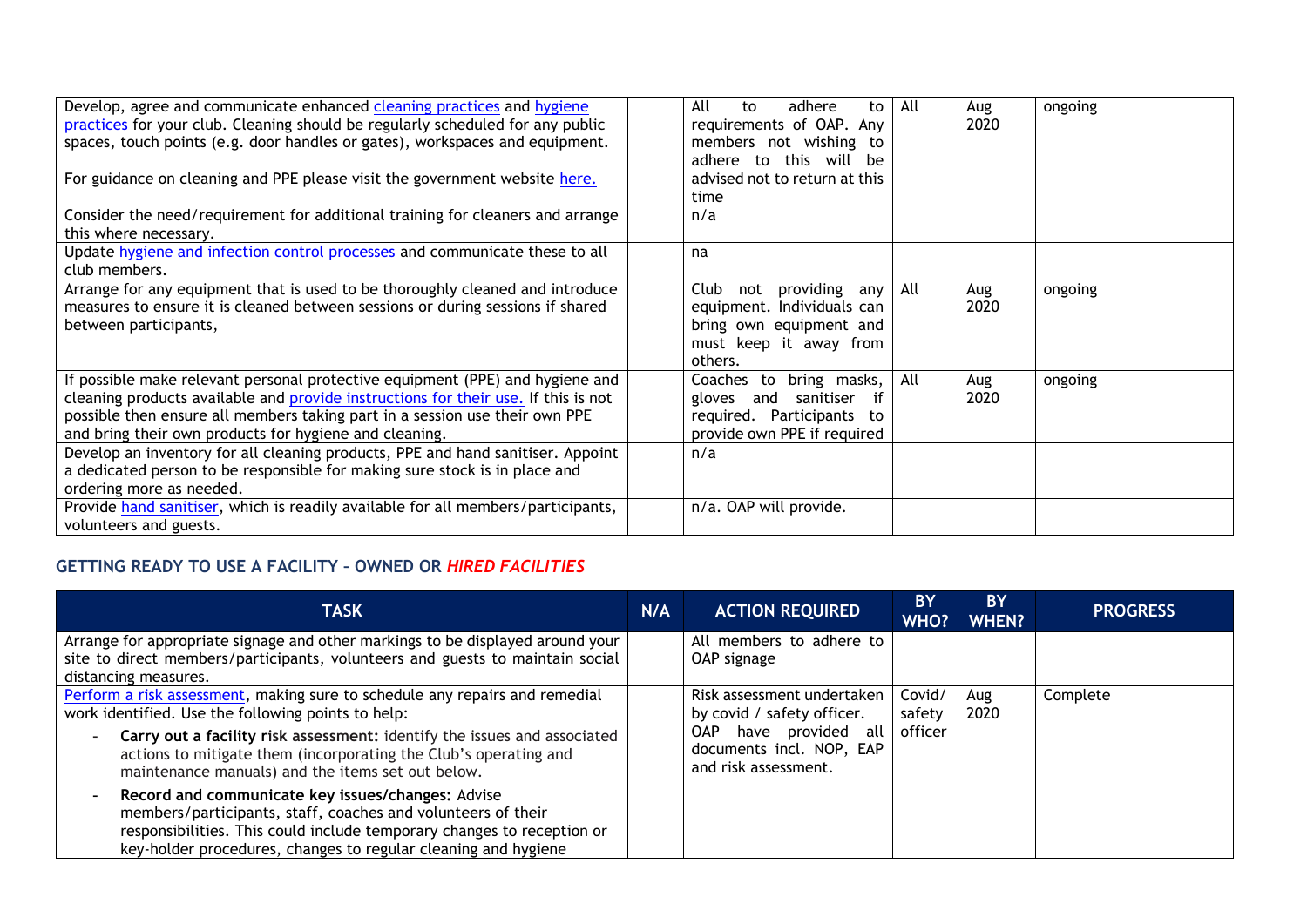| arrangements, use of personal equipment only, restrictions on<br>bookings and access to changing and toilet provision as well as<br>observing social distancing rules.                                                                                                                                                                                                                                                                                                                                   |     |                                             |  |  |
|----------------------------------------------------------------------------------------------------------------------------------------------------------------------------------------------------------------------------------------------------------------------------------------------------------------------------------------------------------------------------------------------------------------------------------------------------------------------------------------------------------|-----|---------------------------------------------|--|--|
| If you hire facilities: you can request confirmation that all relevant<br>risk assessments have been carried out and request the details of the<br>specific risks associated with your club/organisation's operation.                                                                                                                                                                                                                                                                                    |     |                                             |  |  |
| Perform routine checks and testing of plant, installations and equipment where<br>appropriate. Use the following short checklist and links to guidance to help:                                                                                                                                                                                                                                                                                                                                          |     | Updates to be provided by<br>OAP on request |  |  |
| Electrical Installations: Guidance on checking electrical installations is<br>available here.                                                                                                                                                                                                                                                                                                                                                                                                            |     |                                             |  |  |
| Fire Alarms / Escape / Doors: Review your risk assessment and check<br>on fire alarms, means of escape, fire doors. More information is<br>available from the Health and Executive here.                                                                                                                                                                                                                                                                                                                 |     |                                             |  |  |
| Heating Systems: Arrange inspection and servicing of gas and oil<br>heating systems by a suitably qualified person.                                                                                                                                                                                                                                                                                                                                                                                      |     |                                             |  |  |
| Kitchen Equipment / Fixtures: arrange for appliances to be checked<br>by a suitably qualified person (e.g. gas safe contractor or electrician)<br>and agree a suitable servicing programme where necessary.                                                                                                                                                                                                                                                                                              |     |                                             |  |  |
| Portable Appliance Testing: Arrange for PAT testing to be carried out<br>by a competent person or Electrical Safety Contractor. More guidance<br>is available from the Health and Safety Executive here.                                                                                                                                                                                                                                                                                                 |     |                                             |  |  |
| Other Considerations: Arrange for any specialist air conditioning and<br>air handling checks, tests, servicing and filter cleaning to take place if<br>needed. If appropriate, arrange for any water supply and maintenance<br>works, such as a service check by a specialist contractor, or monitoring<br>and maintenance by a suitably qualified engineers with particular<br>attention on measures to prevent Legionella. Further guidance is<br>available from the Health and Safety Executive here. |     |                                             |  |  |
| If you hire facilities, you can request confirmation that all suitable<br>checks and testing have taken place and request details of specific<br>issues which may impact on your operations and<br>members/participants. This could include temporary changes to<br>ventilation and heating systems, limitations on access to equipment<br>and programming to allow for more regular maintenance and<br>cleaning.                                                                                        |     |                                             |  |  |
| Carry out a maintenance and repair review. This can include:                                                                                                                                                                                                                                                                                                                                                                                                                                             | n/a |                                             |  |  |
| Developing a schedule of remedial work, repairs and replacement<br>required to perimeter fencing and gates, buildings and play surfaces<br>due to dilapidation during closure, vandalism and theft (separate<br>schedule which may be required for insurance claims).                                                                                                                                                                                                                                    |     |                                             |  |  |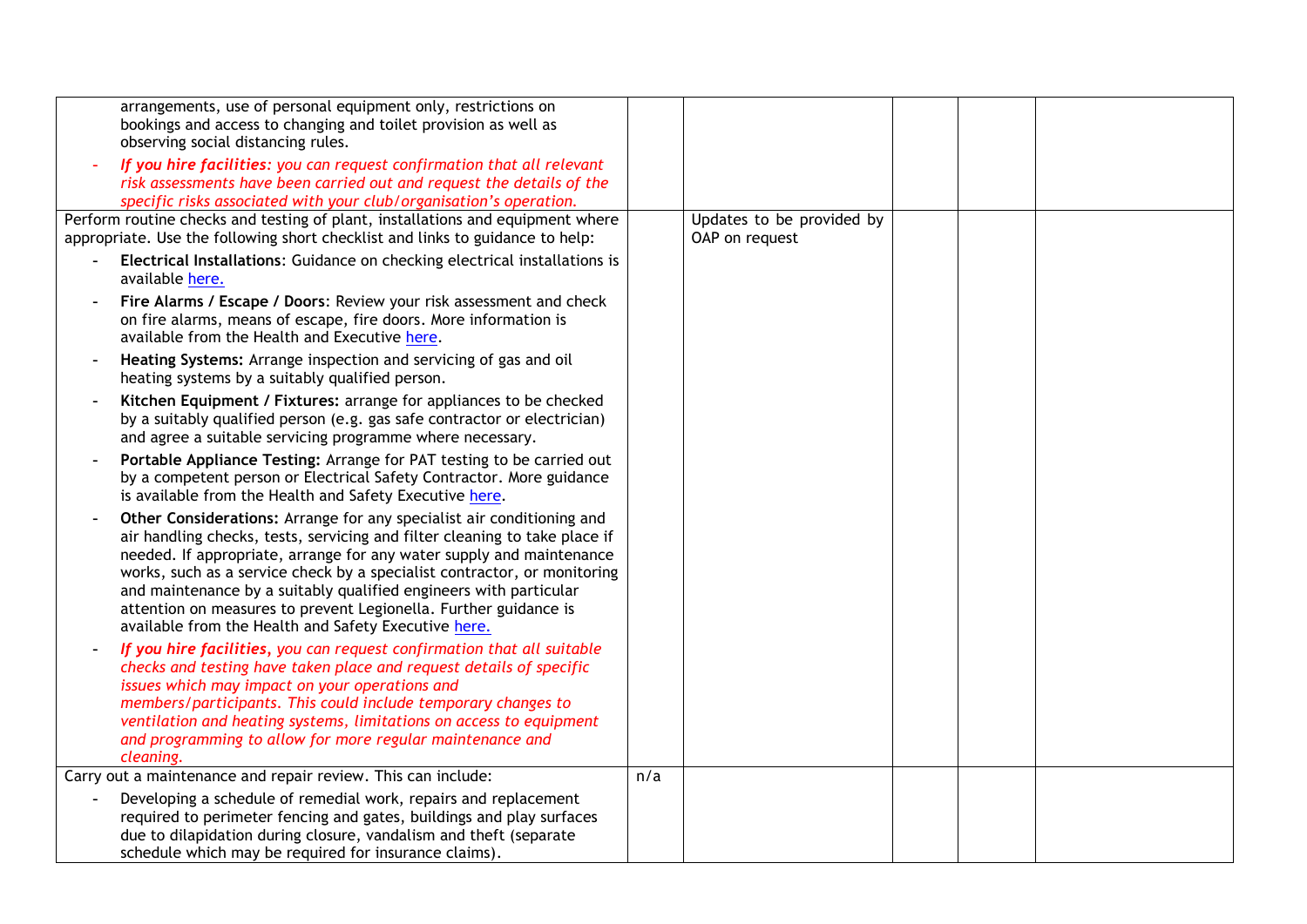| Carrying out general condition surveying, based on internal and<br>external visual inspection, and drafting a schedule of repairs.                                                                                                                                                                                |     |                                         |  |      |
|-------------------------------------------------------------------------------------------------------------------------------------------------------------------------------------------------------------------------------------------------------------------------------------------------------------------|-----|-----------------------------------------|--|------|
| For further guidance and support, use the following links:                                                                                                                                                                                                                                                        |     |                                         |  |      |
| Sport England building maintenance overview                                                                                                                                                                                                                                                                       |     |                                         |  |      |
| Sport England building maintenance checklist                                                                                                                                                                                                                                                                      |     |                                         |  |      |
| Notify your insurers, landlords and other organisations with a vested interest in                                                                                                                                                                                                                                 | n/a |                                         |  |      |
| your club facilities / operations to advise of changes in circumstances and                                                                                                                                                                                                                                       |     |                                         |  |      |
| operation. Relevant bodies you need to contact can include:                                                                                                                                                                                                                                                       |     |                                         |  |      |
| Insurance companies<br>Mortgage lenders                                                                                                                                                                                                                                                                           |     |                                         |  |      |
| Licensing authorities                                                                                                                                                                                                                                                                                             |     |                                         |  |      |
| Public bodies                                                                                                                                                                                                                                                                                                     |     |                                         |  |      |
| Landlords / tenants                                                                                                                                                                                                                                                                                               |     |                                         |  |      |
| If you hire facilities - Maintain regular contact with your host organisation                                                                                                                                                                                                                                     |     |                                         |  |      |
| and observe, support and adapt to any reasonable changes made to reduce or                                                                                                                                                                                                                                        |     |                                         |  |      |
| eliminate risks.                                                                                                                                                                                                                                                                                                  |     |                                         |  |      |
| Review the condition of any outside sports surfaces condition and arrange any                                                                                                                                                                                                                                     | n/a |                                         |  |      |
| repairs and maintenance work. This can include:                                                                                                                                                                                                                                                                   |     |                                         |  |      |
| Checking entrance gates and perimeter security, equipment<br>and fittings and checking surfaces for damage -<br>note, record and report for planned maintenance.                                                                                                                                                  |     |                                         |  |      |
| Checking for litter and debris, organising manual collection or<br>removal. Debris and litter should be collected on a regular basis,<br>ideally daily. If left to stand on the surface, debris will accumulate,<br>decay and contaminate the surface. Regular brushing to remove build-<br>up of moss and algae. |     |                                         |  |      |
| Referring to Grounds Maintenance Association (GMA) guidance for<br>natural turf.                                                                                                                                                                                                                                  |     |                                         |  |      |
| Referring to <b>Sport and Play Construction Association</b> (SAPCA) guidance<br>for Artificial Surfaces.                                                                                                                                                                                                          |     |                                         |  |      |
| Referring to your relevant National Governing Body (NGB) for sport<br>specific accreditation and quality standards.                                                                                                                                                                                               |     |                                         |  |      |
| Explore further sector guidance to make sure you have taken all relevant<br>considerations into account. Use the below links to help:                                                                                                                                                                             |     | Keeping up to date with<br>BTF guidance |  | Done |
| Sport Governing Body Guidance - Contact or visit the website of your<br>Sport's governing body and review and apply relevant guidance to your<br>club's operations.                                                                                                                                               |     |                                         |  |      |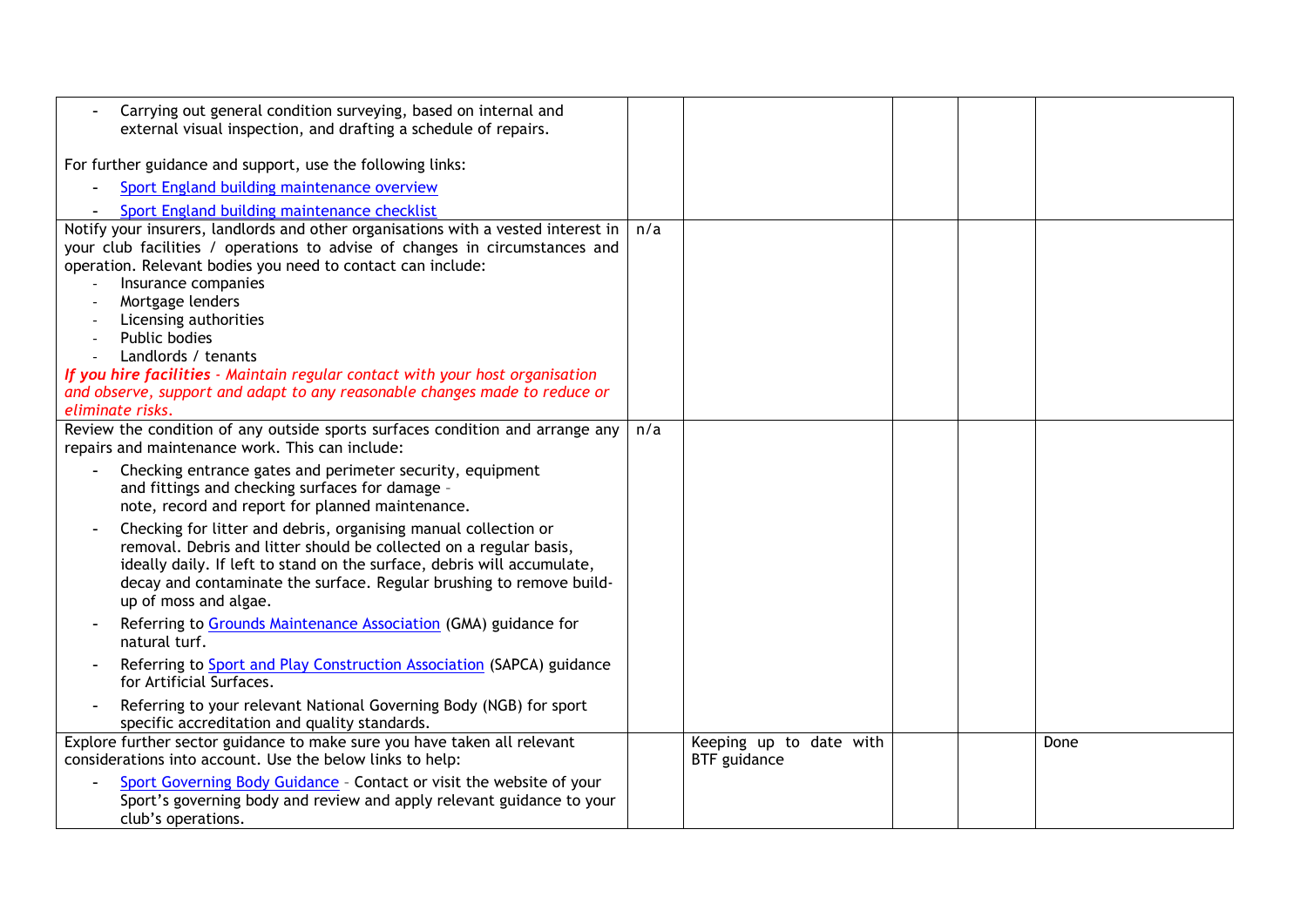| Guidance for leisure providers - Be aware of sector guidance to<br>operators and consider the implications for your club operations. This<br>may be especially relevant to those renting facilities. |  |  |
|------------------------------------------------------------------------------------------------------------------------------------------------------------------------------------------------------|--|--|
| UK Active's framework document - For further guidance on operations<br>for Gyms and Fitness.                                                                                                         |  |  |
| Ensure venues and facilities have been deep cleaned prior to re-opening                                                                                                                              |  |  |

#### **GETTING OPERATIONALLY AND FINANCIALLY READY**

| <b>OPERATIONAL TASKS</b>                                                                                                                                                                                                                                                                                                                                                                                                   | N/A | <b>ACTION REQUIRED</b>    | <b>BY</b><br>WHO?           | <b>BY</b><br><b>WHEN?</b> | <b>PROGRESS</b> |
|----------------------------------------------------------------------------------------------------------------------------------------------------------------------------------------------------------------------------------------------------------------------------------------------------------------------------------------------------------------------------------------------------------------------------|-----|---------------------------|-----------------------------|---------------------------|-----------------|
| Create a risk register to log and assess all of the risks associated with managing,<br>operating and delivering your activities. Identify actions to mitigate against the<br>risks you have identified and appoint individuals to be responsible for their<br>completion.                                                                                                                                                  |     | Risk assessment completed | Covid/<br>safety<br>officer | Aug<br>2020               | Ongoing review  |
| Review your existing financial plan to help guide your financial management<br>through your recovery period.                                                                                                                                                                                                                                                                                                               |     | Cttee to monitor          | Cttee                       | Ongoing                   | ongoing         |
| Task key people within your club/organisation with monitoring the latest advice<br>and guidance on managing the Pandemic from the Government, British<br>Triathlon, Public Health, Health & Safety Executive, your Local Authority,<br>facilities providers and other relevant organisations. This information should be<br>fed back to your working group on a regular basis to help shape your planning<br>and delivery. |     | Cttee to monitor          | All                         | Ongoing                   | ongoing         |
| Develop a process for reacting to an outbreak of Coronavirus within your club,<br>including planned communications with all members, guests and stakeholders,<br>the closure of facilities and cleaning of facilities and equipment.                                                                                                                                                                                       |     | Liaise with cttee and OAP | All                         | Ongoing                   | ongoing         |
| Check whether you need to review or amend any of your club's governing<br>documents, codes of conduct, club rules or other policies as a result of the<br>changes made to your activities and practices. Where necessary, you may need<br>to hold an AGM/EGM to agree these changes and minute the decisions made.                                                                                                         | n/a |                           |                             |                           |                 |
| Verify that all your suppliers are able to demonstrate that they are have<br>understood and continue to implement any relevant NHS, Government, Health<br>and Safety Executive and relevant body and industry guidance.                                                                                                                                                                                                    | n/a |                           |                             |                           |                 |
| Make contact with any contract leads to discuss and agree any changes to your<br>service offer in the future and assess the financial impact of this. New<br>contracts, agreements and terms and conditions are discussed and put in place<br>as required.                                                                                                                                                                 | n/a |                           |                             |                           |                 |
| Research the lead in time for any new suppliers required to support your club<br>services and activity offer (e.g. coaches, kit and merchandise suppliers).                                                                                                                                                                                                                                                                | n/a |                           |                             |                           |                 |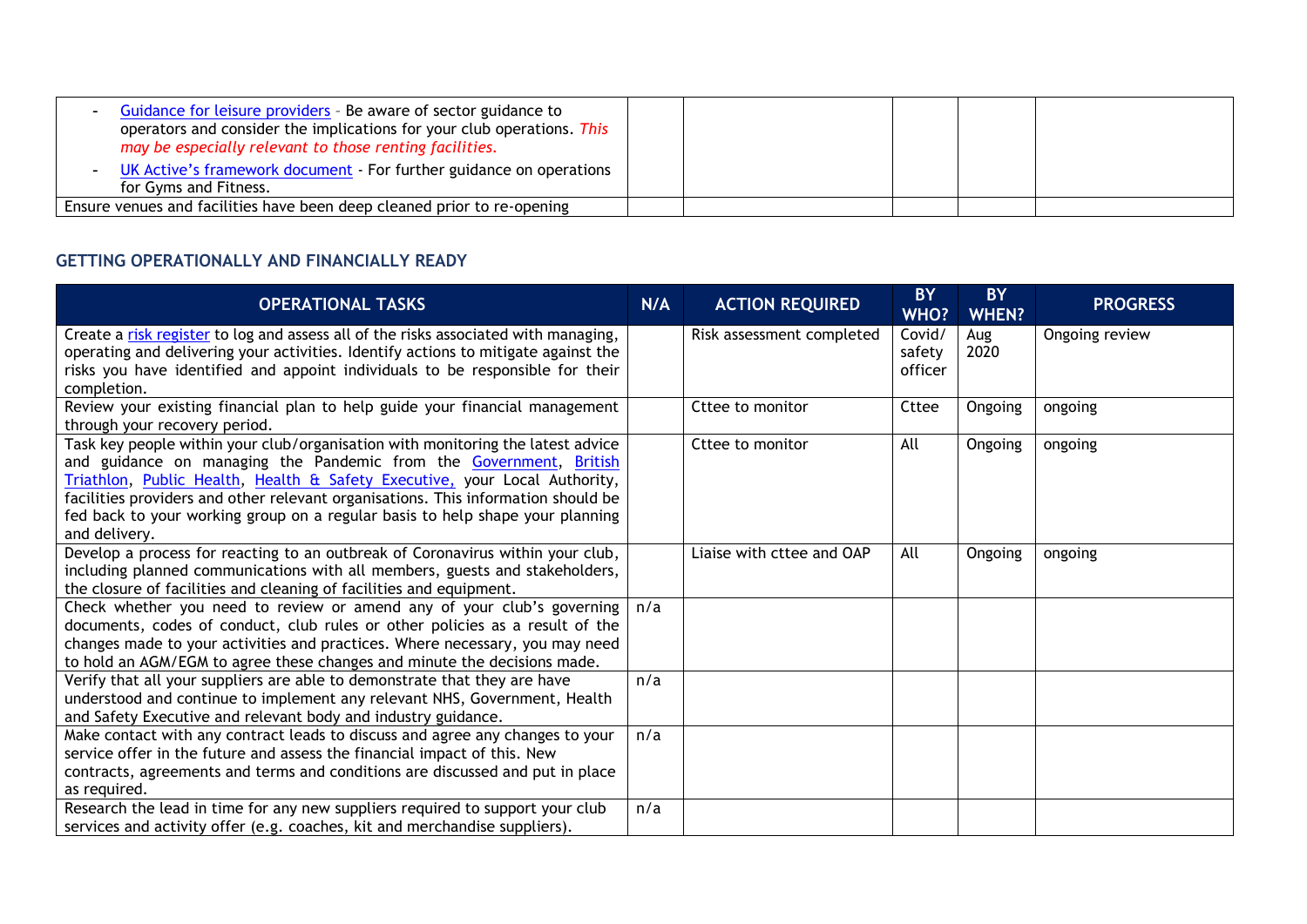| Review and amend your data protection and GDPR policies as required if any<br>processes (e.g. storage of data) have changed.                       | Cttee to update as required   Cttee                                                                                                 | Ongoing | ongoing |
|----------------------------------------------------------------------------------------------------------------------------------------------------|-------------------------------------------------------------------------------------------------------------------------------------|---------|---------|
| Develop/review a Business Continuity Plan for your club to ensure that you have<br>plans in place in case of lockdown measures being re-tightened. | Cttee will meet if this Cttee<br>OAP will hold<br>occurs.<br>payments as cessation of<br>sessions will be due to their  <br>closure | Ongoing | Ongoing |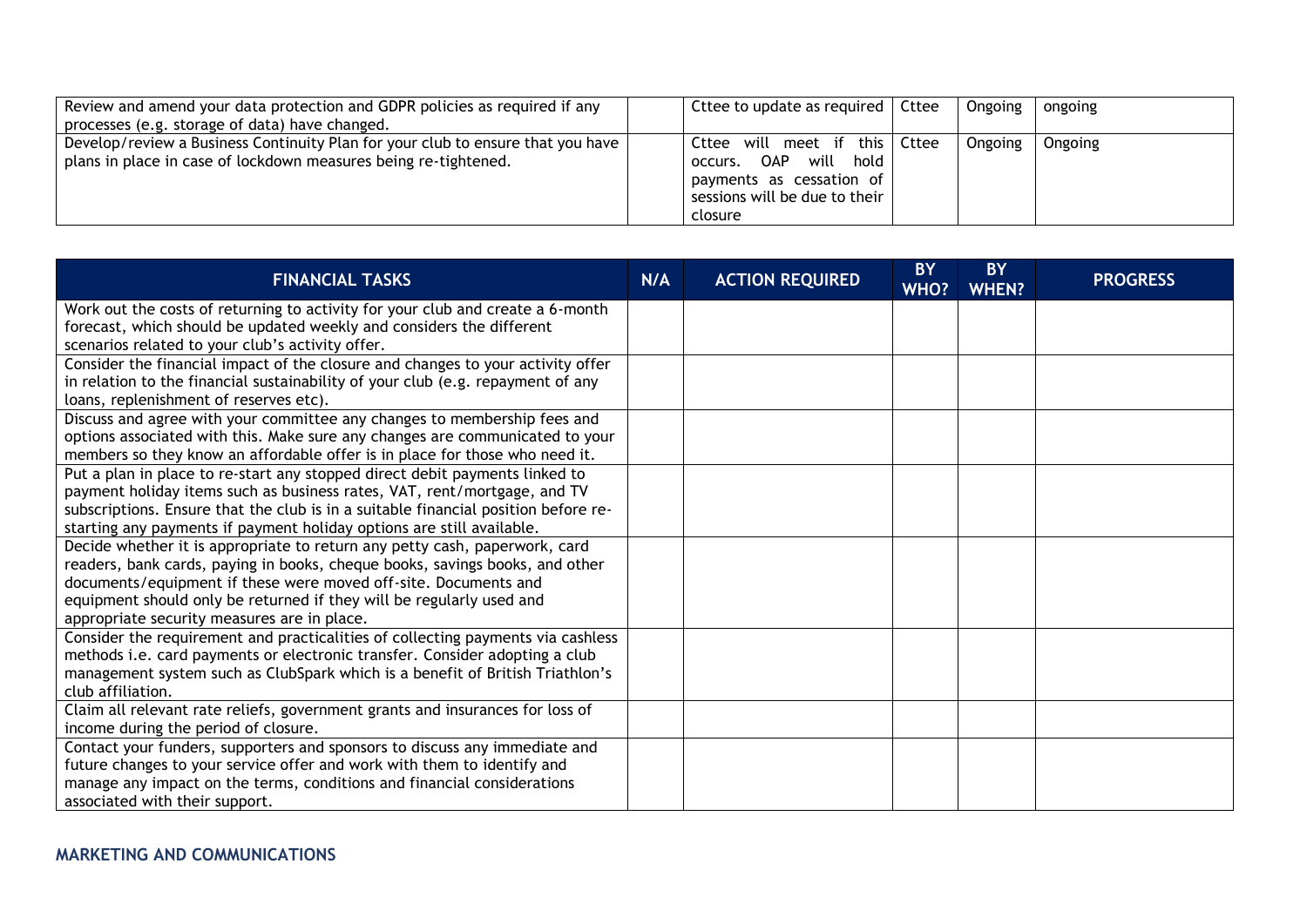| <b>TASKS</b>                                                                       | N/A | <b>ACTION REQUIRED</b> | <b>BY</b><br>WHO? | <b>BY</b><br><b>WHEN?</b> | <b>PROGRESS</b> |
|------------------------------------------------------------------------------------|-----|------------------------|-------------------|---------------------------|-----------------|
| Put in place a meeting schedule and establish virtual methods of communication     |     |                        |                   |                           |                 |
| for these. All discussion points and decisions agreed during meetings should be    |     |                        |                   |                           |                 |
| recorded and distributed to the relevant people.                                   |     |                        |                   |                           |                 |
| Prepare a communications plan to enable you to inform all relevant people          |     |                        |                   |                           |                 |
| and organisations of your plans to restart activities and re-open your facilities. |     |                        |                   |                           |                 |
| Be clear on what you will restart/reopen, the activities that will be delivered,   |     |                        |                   |                           |                 |
| changes to your service offer and actions being taken to minimise risks.           |     |                        |                   |                           |                 |
| Use your club website, social media, newsletters, messaging apps, text             |     |                        |                   |                           |                 |
| messages and other methods to help you communicate messages about your             |     |                        |                   |                           |                 |
| restart and reopening to your members, volunteers and partners.                    |     |                        |                   |                           |                 |
| Communicate your plans to members/participants and volunteers who are not          |     |                        |                   |                           |                 |
| yet able to return (e.g. shielded groups, 70+ etc) or those who do not yet feel    |     |                        |                   |                           |                 |
| safe to return. Communications should include how you will continue to             |     |                        |                   |                           |                 |
| engage with these individuals and how you can help them to be active and stay      |     |                        |                   |                           |                 |
| socially connected to the club.                                                    |     |                        |                   |                           |                 |
| Inform the relevant people and organisations about any planned changes to          |     |                        |                   |                           |                 |
| your services and what this means for them.                                        |     |                        |                   |                           |                 |
| Plan and arrange for communications to be regularly sent to remind members         |     |                        |                   |                           |                 |
| and volunteers about Government advice regarding returning to activity, the        |     |                        |                   |                           |                 |
| extent of your offer and stressing the need to remain at home for the required     |     |                        |                   |                           |                 |
| period of time if they are symptomatic.                                            |     |                        |                   |                           |                 |
| Communicate any new cleaning procedures, hygiene measures, social                  |     |                        |                   |                           |                 |
| distancing measures and safety protocols that are in place to all members,         |     |                        |                   |                           |                 |
| volunteers, guests and partners to help reduce fears/anxiety about returning.      |     |                        |                   |                           |                 |
| Use this communication to advise of personal responsibility towards cleaning       |     |                        |                   |                           |                 |
| and hygiene.                                                                       |     |                        |                   |                           |                 |
| Consider if and when you could develop a re-launch campaign to attract any         |     |                        |                   |                           |                 |
| potential new or lapsed members.                                                   |     |                        |                   |                           |                 |
| Gather and share testimonials from those who have returned to activity and         |     |                        |                   |                           |                 |
| share these on your social media/website and via newsletters.                      |     |                        |                   |                           |                 |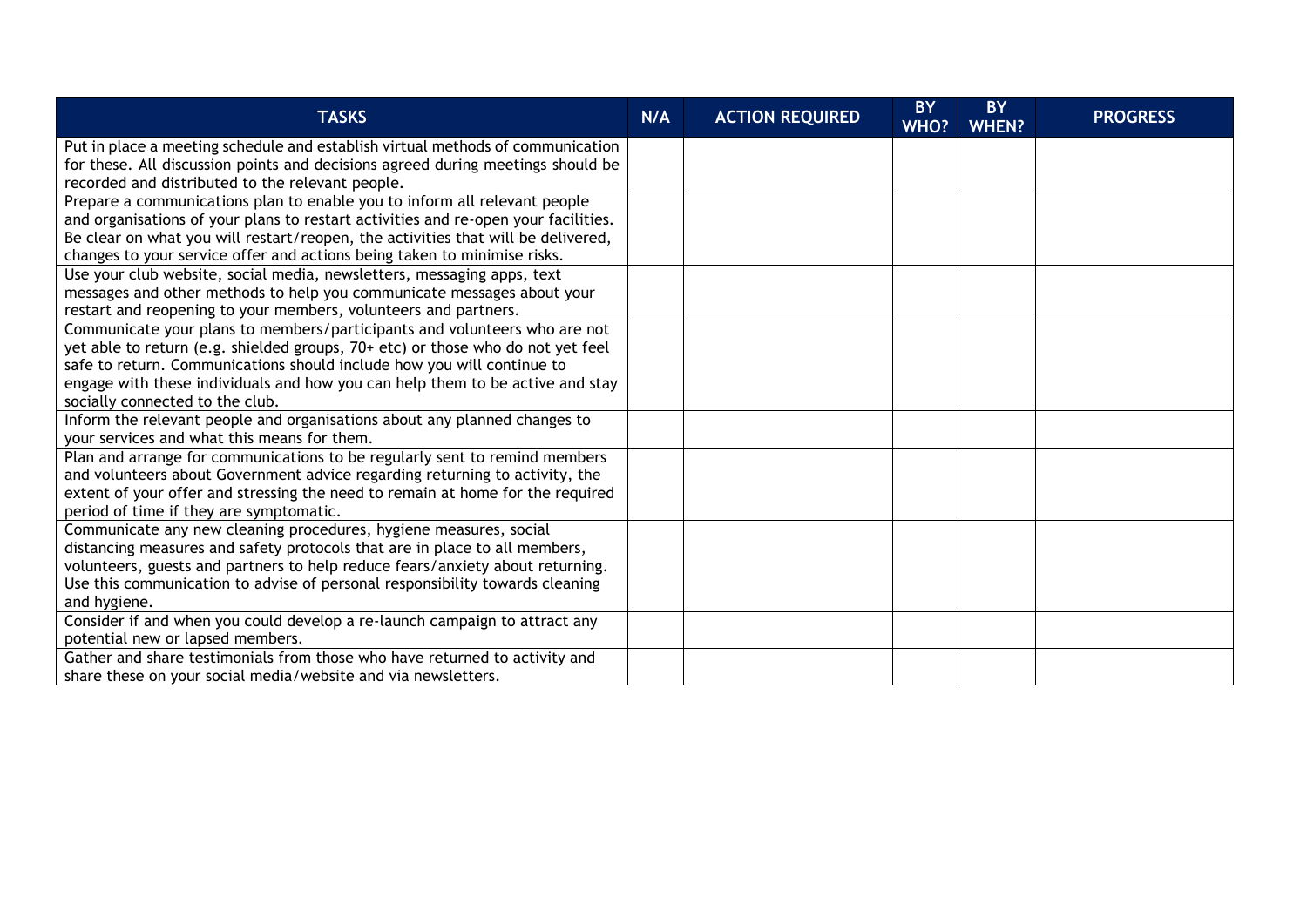# **APPENDIX A: Mapping your Activity Offer**

| SERVICE /<br><b>ACTIVITY</b><br><b>OFFER</b>     | <b>BRIEF</b><br><b>DESCRIPTION</b> | <b>BENEFICIARIES</b>                                     | <b>ADAPTABLE? Y/N</b><br><b>AND HOW</b>                                                                                                                                                          | <b>RESOURCES</b>                                          | <b>RISKS &amp; FINANCIAL</b><br><b>IMPLICATIONS</b>  | <b>DESIRED DATES</b><br><b>FOR THIS GROUP</b><br><b>RE-STARTING</b><br><b>ACTIVITY</b> |
|--------------------------------------------------|------------------------------------|----------------------------------------------------------|--------------------------------------------------------------------------------------------------------------------------------------------------------------------------------------------------|-----------------------------------------------------------|------------------------------------------------------|----------------------------------------------------------------------------------------|
| What<br><b>VOU</b><br>provide and<br>what you do | What's involved                    | Which<br>groups<br>benefit<br>most<br>from this service? | Is it possible to adapt the<br>activity to meet social<br>distancing rules, British<br>triathlon guidelines and<br>other guidance - Y/N.<br>Think about and explain<br>how you can achieve this. | What resources are involved in<br>delivering the service? | What are<br>the risks and<br>financial implications? | the<br>What<br>İS.<br>target date for<br>restarting?                                   |
| <b>Junior</b>                                    | training<br>Weekly                 | Young<br>people                                          | Yes, but with significant                                                                                                                                                                        | Increase in coaches / volunteers                          | Potential for less children to                       | Not possible to                                                                        |
| running                                          | sessions<br>on<br>a                | aged 11-14                                               | booking<br><i>changes</i><br>and                                                                                                                                                                 | to monitor the sessions. May come back therefore may      |                                                      | predict vet                                                                            |
| Session<br>tor                                   | Saturdav<br><b>Morning</b>         |                                                          | reauired<br>bv<br>all                                                                                                                                                                            | require more space therefore not cover facility costs.    |                                                      |                                                                                        |